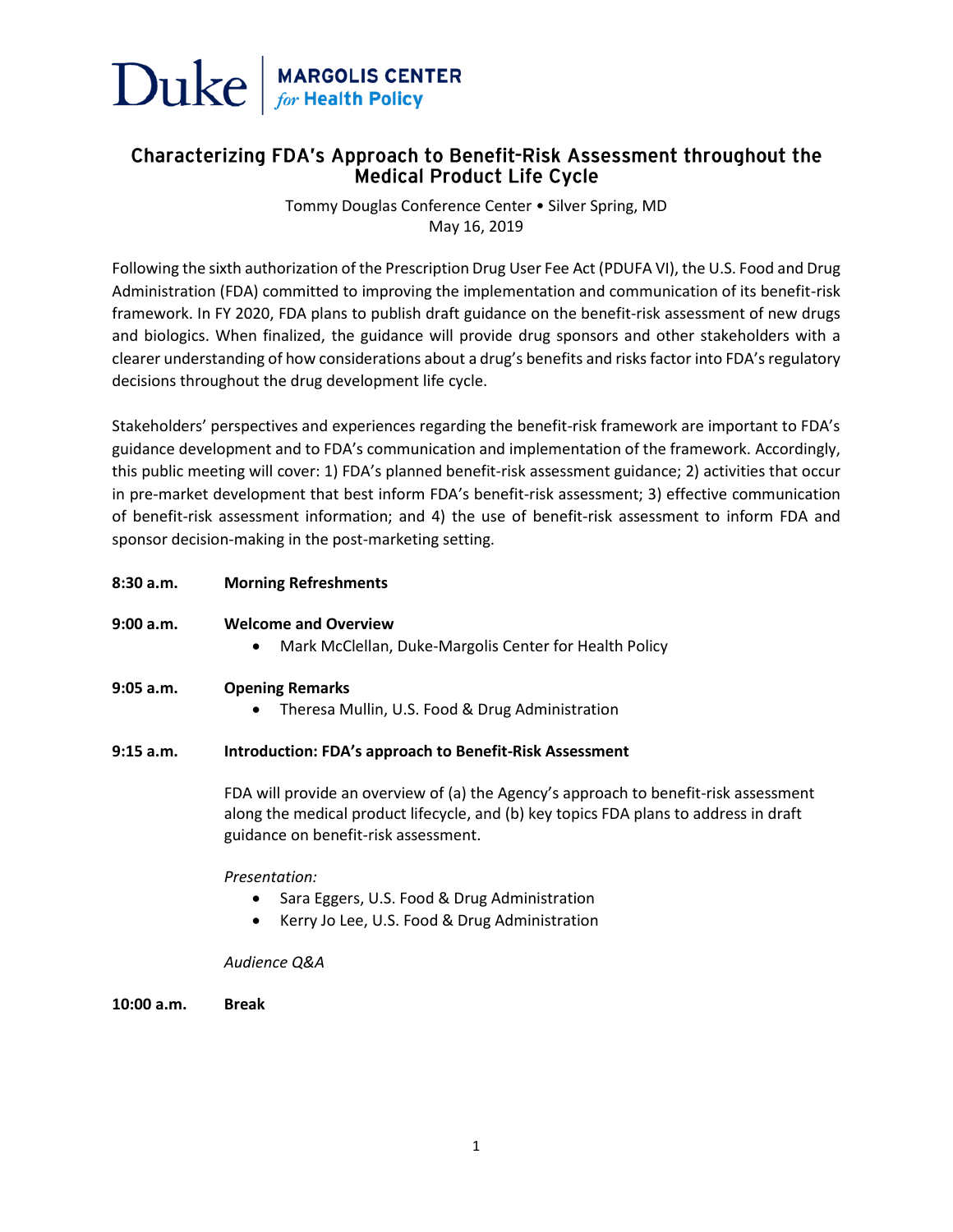# $\sum$ uke  $\int_{\text{for Health Policy}}^{\text{MARGOLIS CENTER}}$

# **10:15 a.m. Session 1: Activities that Occur in Pre-Market Development that Best Inform FDA's Benefit-Risk Assessment** *Moderator:* Mark McClellan

*Presentation:*

• James Smith, U.S. Food & Drug Administration

#### *Reactants and Panel Discussion:*

- Conny Berlin, Novartis International AG
- William Wang, Merck & Company, Inc.
- John Crowley, Amicus Therapeutics, Inc.
- Bray Patrick-Lake, Duke Clinical Research Institute
- Brett Hauber, RTI Health Solutions

#### *Discussion Questions:*

- Which decisions made in the course of drug development (e.g. regarding dose exploration, trial design, endpoint selection, risk mitigation) have the most significant impact on the benefit-risk assessment of a pre-marketing application?
- How does patient experience data, including patient input on disease burdens, meaningful outcomes, and potential benefit-risk tradeoffs, inform FDA's benefit-risk assessment? When should this information be collected?
- When may more formal or quantitative benefit-risk assessment methods add value to the body of evidence a sponsor has generated?
- When and how can FDA and sponsors most effectively engage in discussion on key benefit-risk considerations that can help inform the sponsor's drug development activities and FDA's benefit-risk assessment?

#### *Audience Q&A*

#### **12:00 p.m. Lunch**

# **1:00 p.m. Session 2: Effectively Communicating Benefit-Risk Assessment Information** *Moderator:* Mark McClellan

#### *Presentation:*

- Richard Forshee, U.S. Food & Drug Administration
- Ellis Unger, U.S. Food & Drug Administration

# *Reactants and Panel Discussion:*

- Adora Ndu, BioMarin Pharmaceutical Inc.
- Rebecca Noel, Eli Lilly and Company
- Elaine Morrato, University of Colorado Denver
- Theresa Strong, Foundation for Prader-Willi Research
- John Wong, Tufts Medical Center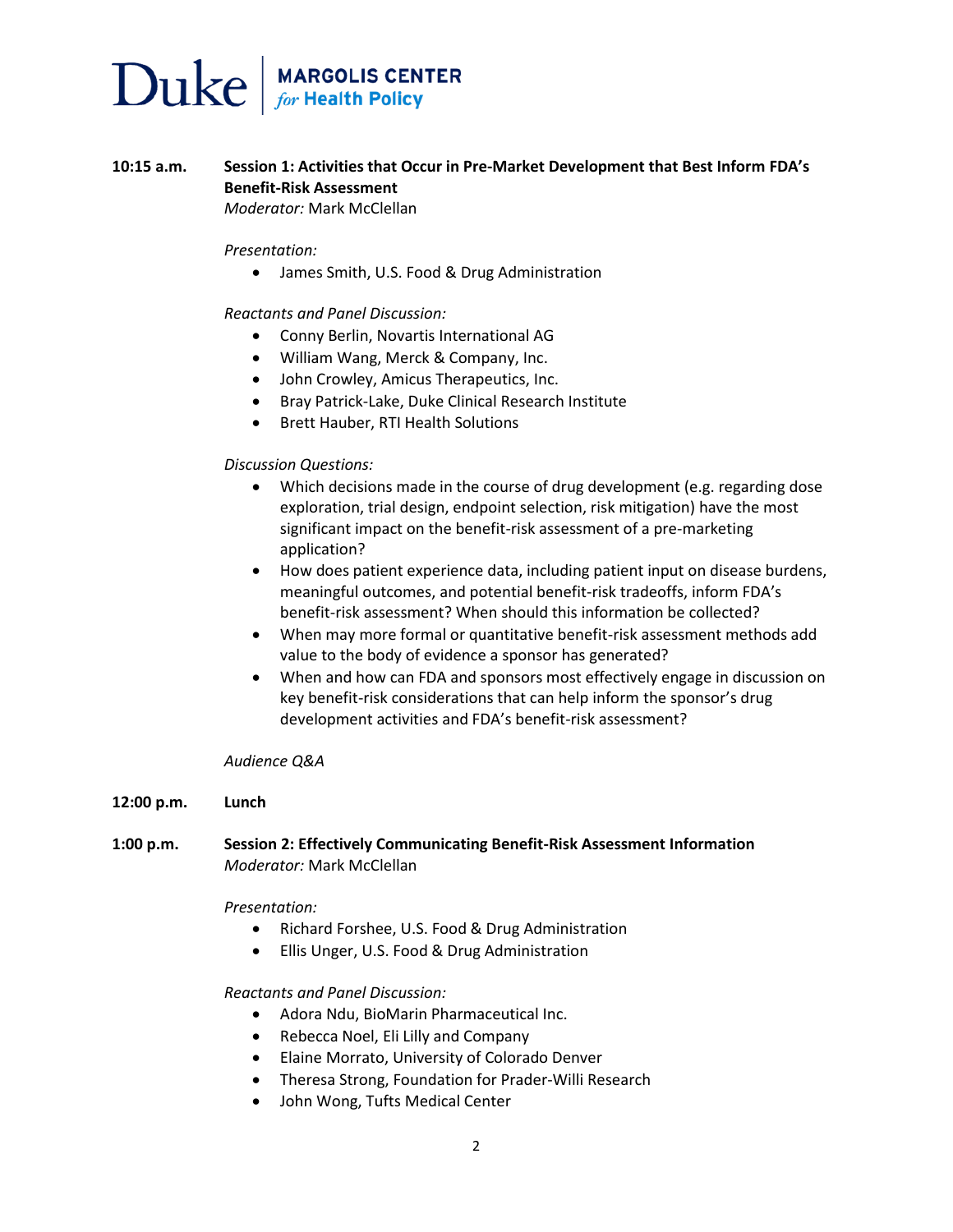# **MARGOLIS CENTER**<br>for Health Policy Duke

*Discussion Questions:*

- How can sponsors most effectively present information to support benefit-risk assessments in their marketing applications to FDA?
- How can information to support the benefit-risk assessment of a marketing application be most effectively presented at an advisory committee meeting?
- How can FDA enhance the use of its Benefit-Risk Framework as a tool to communicate the Agency's thinking on a product's benefit-risk assessment to sponsors and the public at the time of pre-market approval?

# *Audience Q&A*

# **2:15 p.m. Break**

# **2:30 p.m. Session 3: Using Benefit-Risk Assessment to Inform FDA and Sponsor Decision-Making in the Post-Marketing Setting**

*Moderator:* Gregory Daniel, Duke-Margolis Center for Health Policy

# *Presentation:*

• Judith Zander, U.S. Food & Drug Administration

# *Reactants and Panel Discussion:*

- Laura Bloss, Amgen Inc.
- Juhaeri Juhaeri, Sanofi S.A.
- Veronique Kugener, Takeda Pharmaceutical Company Ltd.
- Robert Ratner, Georgetown University Medical School

# *Discussion Questions:*

- When and how can sponsors and FDA most effectively engage in timely discussions of new information or activities relevant to key benefit-risk considerations in the postmarket setting?
- When and how can more formal or quantitative benefit-risk analyses add value to regulatory decision-making in the postmarket setting?
- When and how can patient input collected in the postmarket setting best inform the continued benefit-risk assessment for a marketed product?
- When and how can FDA's Benefit-Fisk Framework be effectively used as a tool to help communicate about benefit-risk assessments that occur in the postmarket setting?

# *Audience Q&A*